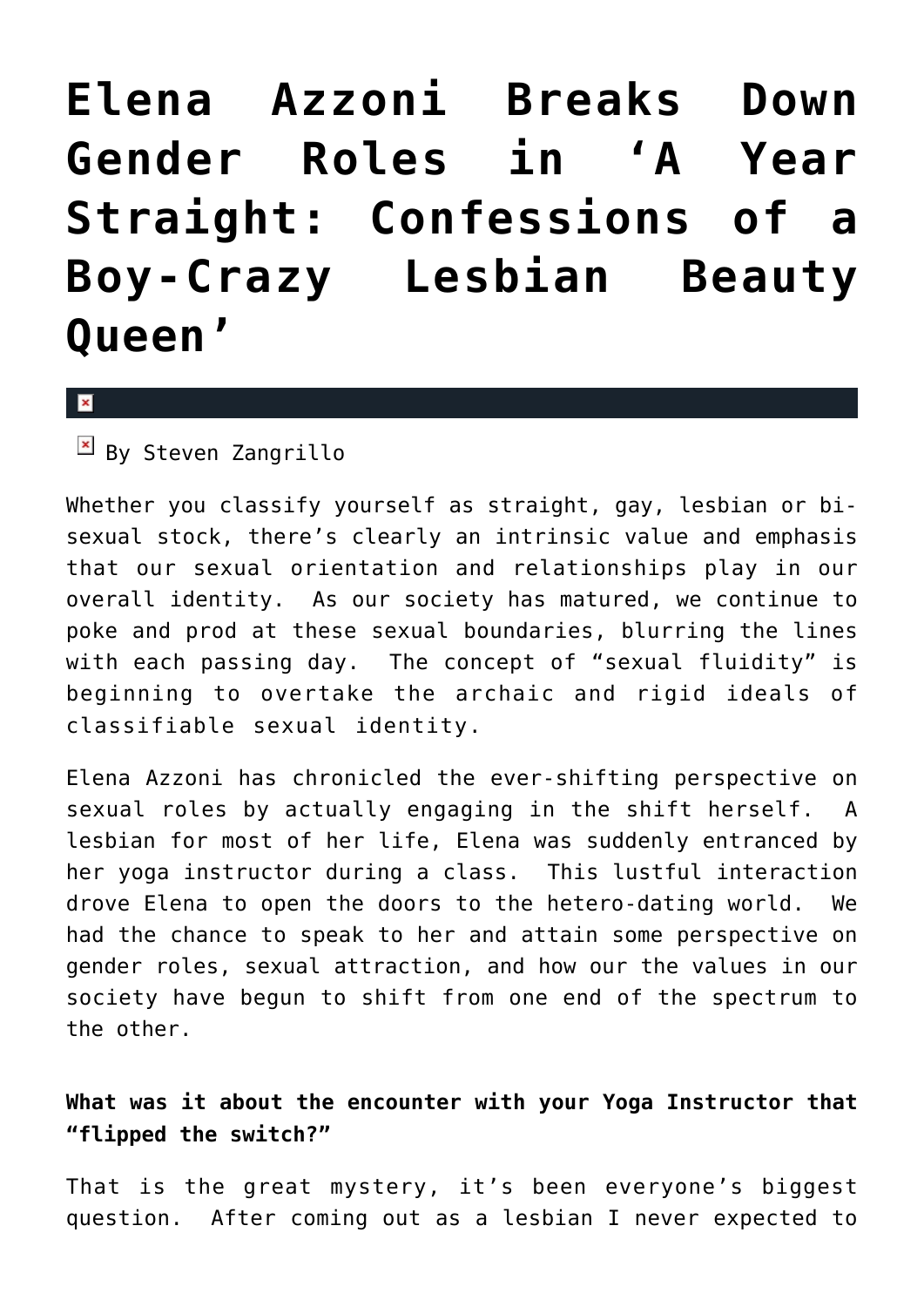be attracted to men again. I always had seen him as a very handsome, aesthetically pleasing man. I had never really saw him in a sexual way, but it was literally that moment where he was laying on top of me during pigeon pose, pressing his chest down onto me. I'm not sure what happened, but all of a sudden I went wild.

**Related:** ['Project Runway' Judge Michael Kors Gets Married](http://cupidspulse.com/project-runway-judge-michael-kors-married-lance-lepere-gay-marriage/)

### **It seems that sexual attraction spurred this journey. Was it about the sex or was it something more?**

It wasn't just the sex, maybe more like a "man-hunt." I studied Gender and Sexuality Studies in college, which was all about de-constructing gender and saying "No! Women and men are actually the same! We're just socialized to act differently." Once I started this man-quest, however, I realized that we are so different. There was sort of a joint fascination with that adventure in the hetero-dating world, coupled with the initial yoga lust.

### **Give us your perspective on the emotional advantages that both men and women bring to the table. What are the differences?**

It's funny because I find that my straight friends ask me that same question now. I'd have to generalize a little bit to answer that. In general, I've found my personal experiences with women to be more mutually analytic and empathetic. If there's a problem at your job, for example, I find that women partners would want to talk it out and would generally empathize. Men, on the other hand, would drive right to the point and try to find a logical solution instead of having an emotional conversation about it. They're very different approaches, but I've learned to appreciate them both.

## **Do you think that being gay is a choice or a genetic occurrence?**

I would almost say that it's neither for me, I don't believe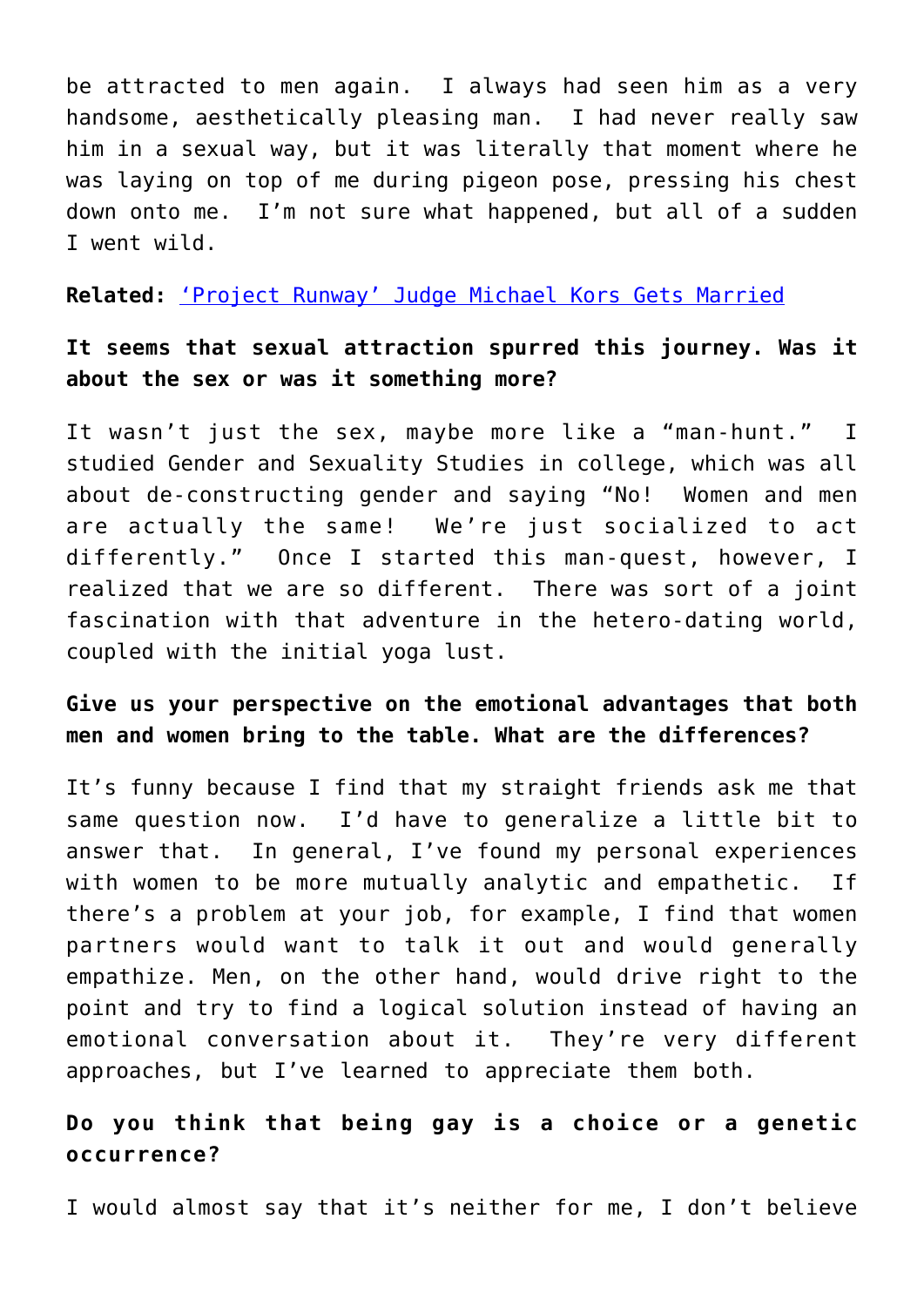who you [fall in love](http://cupidspulse.com/fran-drescher-happily-divorced-says-gay-ex-husband-is-her-best-friend/) with is a choice. I do believe that for some people it is totally genetic. Some of my friends swear they were born gay. My place on the spectrum is definitely different, and it's one of the reasons why I wrote this book. There's something to be said about the concept of sexual fluidity. There's great research that's been done, specifically by Lisa Diamond. It was found that most people don't fall into these strict categories of Gay, Lesbian, and Bi-Sexual. A woman can be married to a man for 25 years, get divorced, and suddenly fall in love with a woman. You know, that doesn't mean she was a repressed lesbian before. I would say that, for me, the best way to describe it would be "sexual freedom."

**Related:** [Same Sex Marriage Legalized in New York State](http://cupidspulse.com/same-sex-marriage-legalized-in-new-york-state/)

## **Given this "sexual freedom," did you begin to place an emphasis on mutual values over the gender of your partners?**

Quite honestly, it comes down to who you fall in love with. That's tied into your values, because the partner you choose is supposed to balance you. You're choosing a better half.

# **What would your advice be to gay, lesbian, and bi-sexual people who are looking to start dating the opposite gender, or have had interest in exploring those ideas?**

Don't do it!!! …I'm only joking! I guess it would be my hope for everyone to be true to themselves. There is equal pressure on either side because we have such strict sexual identities these days. Those roles served their purpose, but I feel that we can evolve past that. My experiences with this book and subject matter have shown me that what I've done isn't a very abstract concept. A lot of people have related to my experiences. Many lesbian women and straight women that I've spoken with have worries about being ostracized by their respective communities. It's my advice to them to not subject themselves to these social restrictions. You could be passing